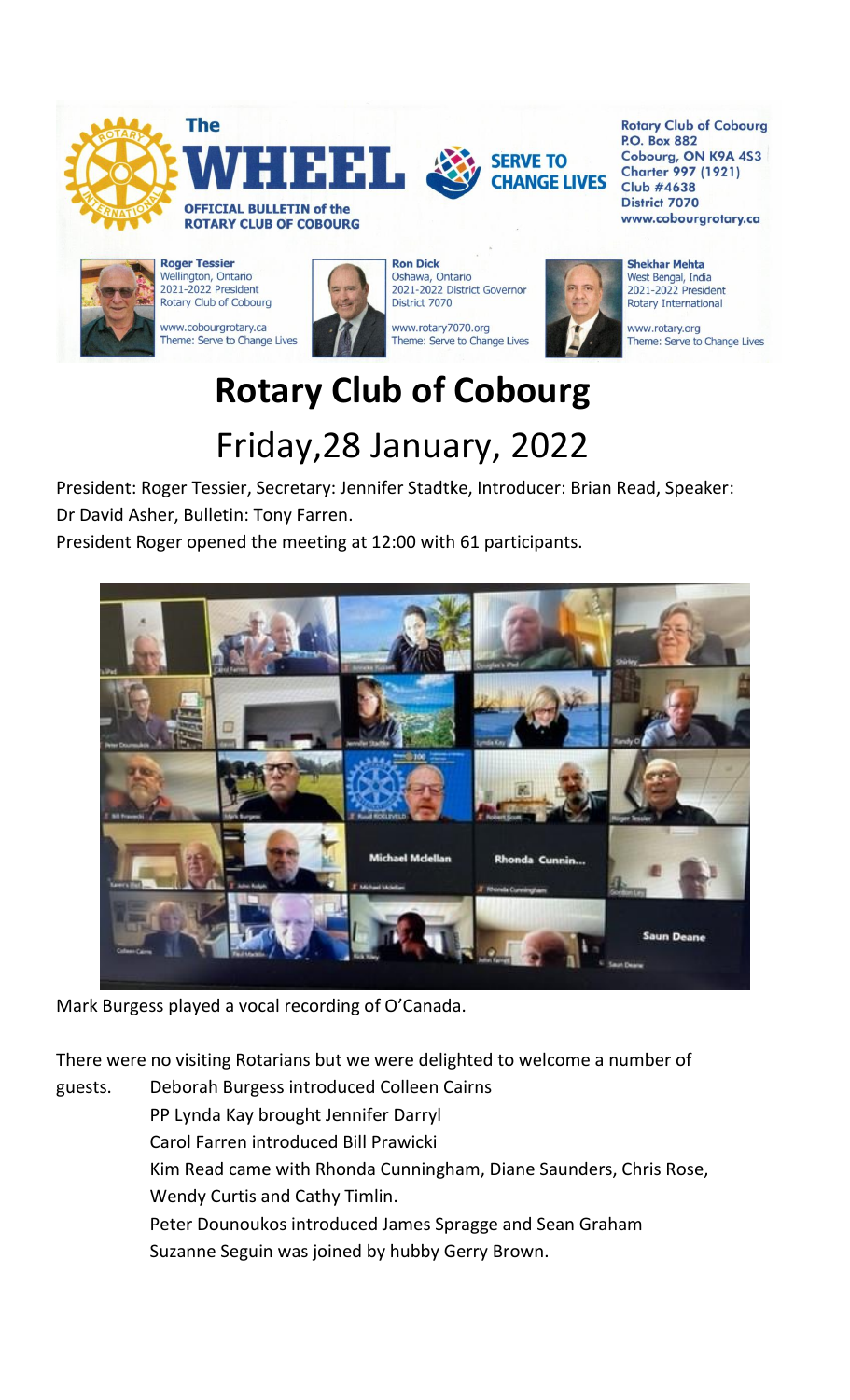#### **Secretary's Report:**

#### **Rotary Anniversary:**

| Past President Mike Irwin | 36 years | January 23rd   |
|---------------------------|----------|----------------|
| Rotarian Tony Farren      | 40 years | January $24th$ |
| Rotarian Stefanie Rudd    | 8 years  | January 28th   |

## **Wedding Anniversary:**

**Today!**  Director Stephanie and Devon Tannahill 5 years January 28th Rotarian David Chapman-Smith and Sira Borges 25 years February 1st

### **Birthdays:**

**Rotarian Dan Broome January 25th**

**President's Report:** A total of 430 meals have been sold for the Ribfest Dinner at Arthur's. At the February executive meeting they will be discussing when we may be



able to get back to in person meetings.

Next week will be a discussion on the Community Services budget. We need a quorum so please be sure to attend or send in your proxy.

**Daryl Stogryn:** Many of you knew Daryl through his almost 20 years of serving with Youth for Christ here in Cobourg. Since 2009 he has been Director of Global Engagement for Youth working with Christ/Youth Unlimited Canada. He has taken his expertise and passion to over 32 countries around the world personally, and connected through the internet to many more. He told us of working with child soldiers in Liberia, and of the partnership formed with a local Imam in Lebanon to facilitate a soccer outreach in the refugee camps and the Beqaa Valley in Lebanon. He has also worked with Indigenous and Non-Indigenous leaders across Canada engaging in movements towards reconciliation.

One of his staff working in the UAE has been requested by the UAE government to facilitate a Global Roundtable on Tolerance. Ambassadors and global leaders from a number of countries will gather in Dubai to launch the Global Tolerance Alliance. He considers it to be a great privilege and honour to serve in this way.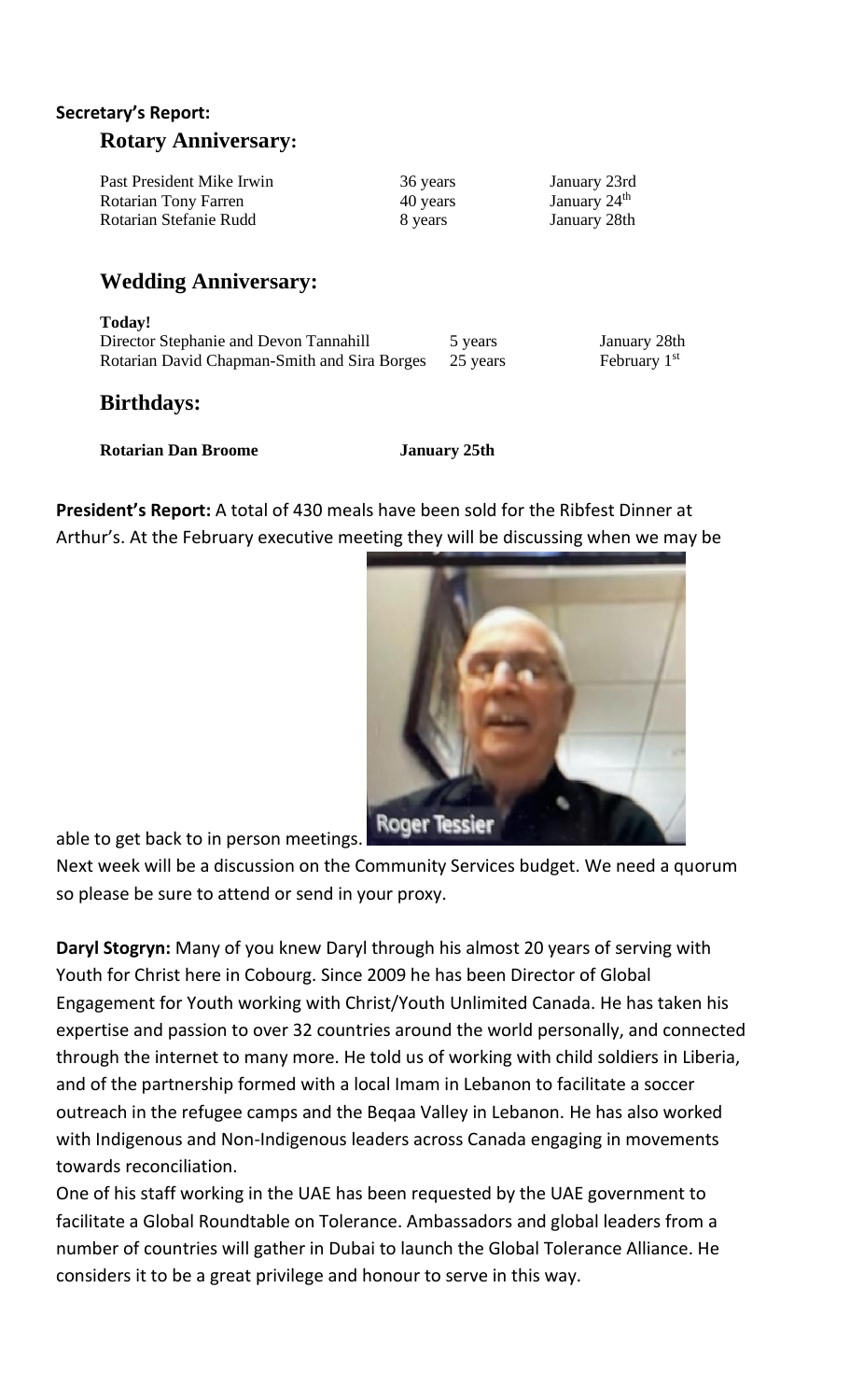**Ken Rumball:** Ken served as Engineer for the Town of Cobourg from 1958 through 1995. When he joined he was the sole engineering employee but under his leadership it grew to be able to handle most tasks in house including the water treatment plant and the two waste water treatment plants, and expanded to include roads and sewers. Needless to say that the staff grew as well. On his retirement he focused his considerable energies on Rotary, serving for many years as the treasurer of Rotary Foundation committee. He has also served and is still serving as treasurer of the Rotary Club of Cobourg Robert S Scott Charitable Trust. The trust and the role of the RSSCT is there to assist Rotary with its fundraising efforts by providing tax receipts for those portions of the donations that flow through the Trust. These funds are then directed back through the club to help the Rotary Club of Cobourg meet its charitable commitments.

**Committee Reports:** Mark Burgess was pleased that we had sold a total of 430 dinners for the Rotary Ribfest night. Our previous best was 386 dinners sold.

Happy Bux: PP Lynda Kay was \$25 happy that Inner Wheel President Barb Johns and RSSCT treasurer Ken Rumball presented a cheque for a sizeable donation. Thanks to Cheri and Brian Milner for making this possible.

Katherine Smith was \$25 happy that Canada has selected our Snowboarding Olympic team and they include some of the snowboarders that Katherine trained. PP Mike Parker was \$20 happy that when it snowed last Monday all the neighbours came out together and helped each other move and clear the snow.

Speaker: Brian Read introduced Dr David Asher, a senior fellow at the conservative leaning Hudson Institute in Washington, DC, to speak on the Origins of Covid19. Dr Asher comes well qualified – he holds a doctorate in international relations from Oxford University and was a College Scholar at Cornell as an undergraduate. His work has focused on US foreign policy in Asia, economic and financial policy towards US state adversaries, strategic law enforcement and high technology development. Most recently in 2020 he served at the State Department under Mike Pompeo, advising and supporting investigations into nuclear, biological and chemical weapons. He spearheaded a task force looking into the origins of Covid 19 and the role of the Chinese government. He is neither a medical researcher nor scientist.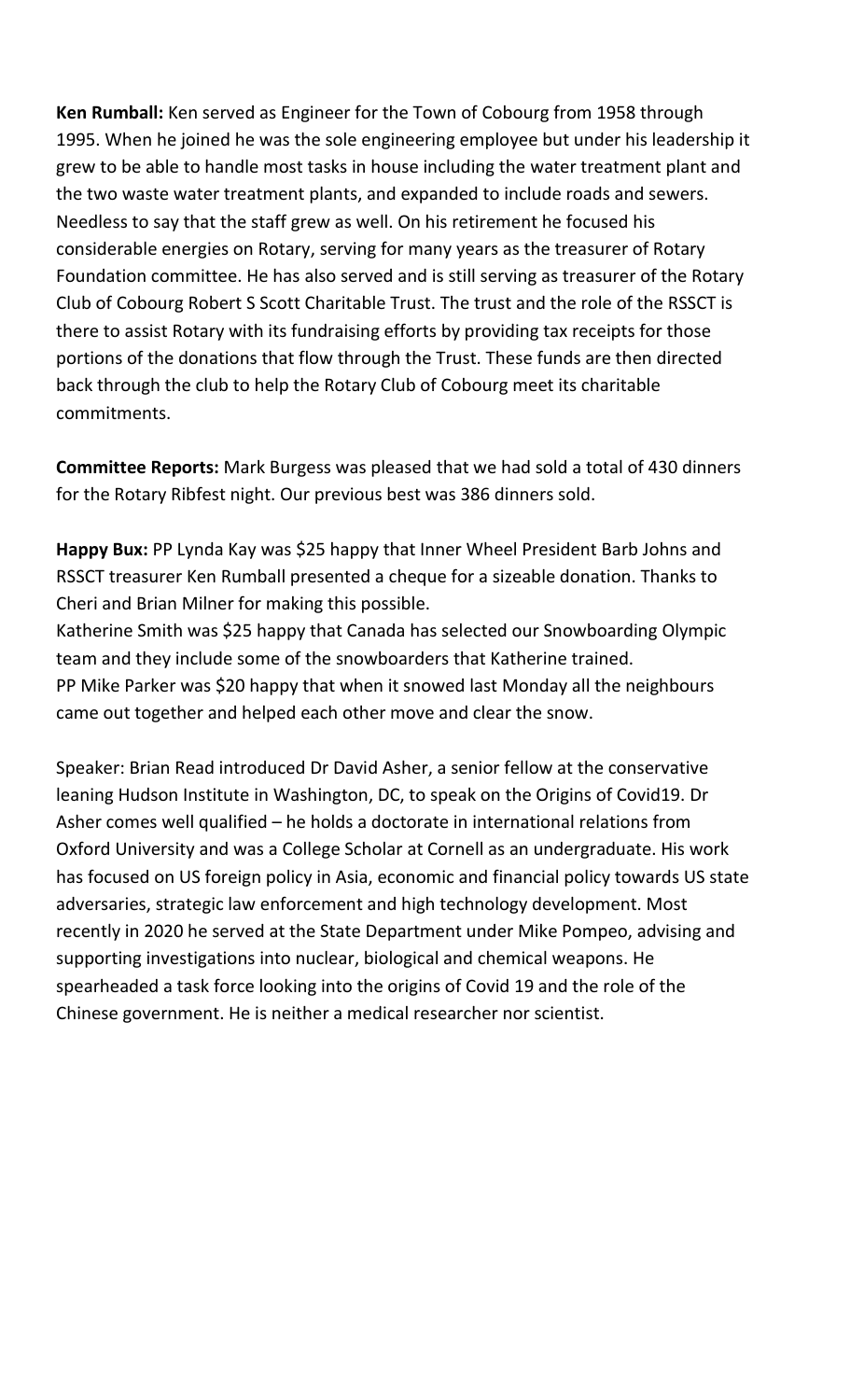

Much has been stated of the origins of Covid  $19$  – that it was a lab accident or that it was a naturally occurring virus from the wet markets in Wuhan but no definitive proof has ever been established that it was either one or the other. More than likely it was somewhere in between. The difficulty lies in what is known as gain of function research that focusses on enhancing the pathogenicity or transmissibility of potential pandemic pathogens. These look at altering the genetic makeup of pathogens to make them easier to transmit to humans by altering their spike proteins so that they will bond with receptors in the nasal passages and throats of the infected hosts. Dr Asher very properly decried the Chinese government coverup after the first few infections occurred in Wuhan but also admitted that the US government does much the same thing. Not wanting to be left out, Canada on a much smaller scale has a BSL4 lab in Winnipeg from which two pathogens were stolen and transported to China. Dr Asher suggested that we should all push for greater transparency in bioweapons research – similar to what is currently done for nuclear in order to protect all nations from future threats.

All of that is well and good but I am not sure that transparency or the lack of it is even the crucial tipping point here. I am wondering why so-called civilized nations would even council such aberrant behavior in any other nation. The only purpose of genetically modifying these pathogens is to kill human beings. If you are going to have a lab that researches infectious pathogens then ultimately something will happen that will release these into the outside world. Something to think about. Many thanks to Brian Read for obtaining this speaker for the club and for narrating the question and answer periods. Dean Pepper graciously thanked the speaker.

**Rotary Draw:** Pucker up losers. If your name is not on the list below you have lost.

**\$50** #63 Thelma Jacobsen **\$100** #56 John Farrell **\$200** #27 John Rumball **\$400** #110 Jeff Dyke **\$2000** #134 Liz Liboiron

Next Week: Community Services budget